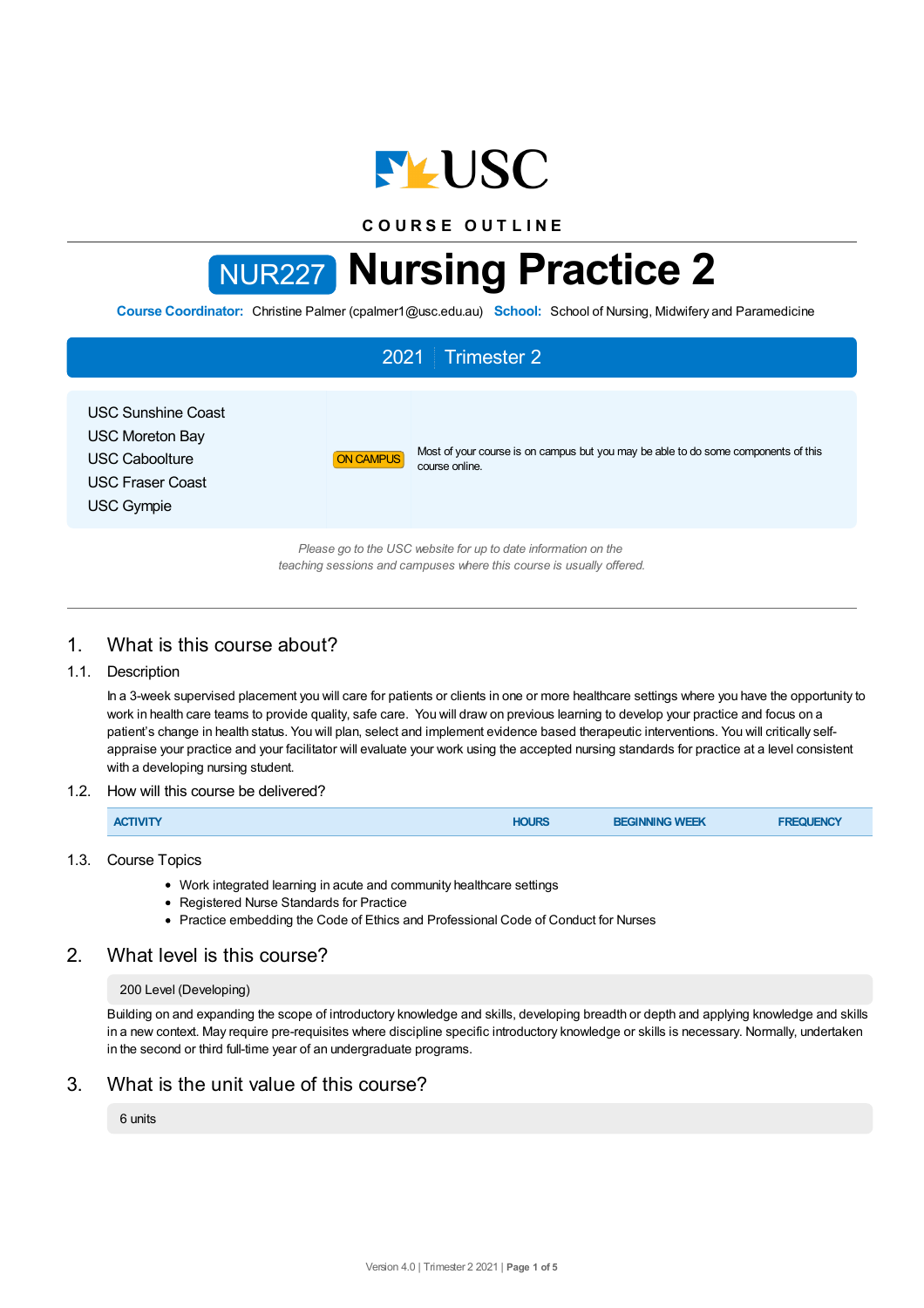# 4. How does this course contribute to my learning?

|                   | <b>COURSE LEARNING OUTCOMES</b>                                                                                                                               | <b>GRADUATE QUALITIES</b>                                                 |  |
|-------------------|---------------------------------------------------------------------------------------------------------------------------------------------------------------|---------------------------------------------------------------------------|--|
|                   | On successful completion of this course, you should be able to                                                                                                | Completing these tasks<br>successfully will contribute to<br>you becoming |  |
|                   | Demonstrate a satisfactory level of nursing practice according to the national NMBA Registered<br>nurse standards for practice at a developing student level. | <b>Ethical</b><br>Engaged                                                 |  |
| $\left( 2\right)$ | Know and behave in accordance with the National Code of Professional Conduct for Nurses and<br>the Code of Ethics for Nurses.                                 | <b>F</b> thical<br>Engaged                                                |  |
| 3                 | Have completed the allocated practice hours for the course.                                                                                                   | Ethical<br>Engaged                                                        |  |

# 5. Am Ieligible to enrol in this course?

Refer to the USC [Glossary](https://www.usc.edu.au/about/policies-and-procedures/glossary-of-terms-for-policy-and-procedures) of terms for definitions of "pre-requisites, co-requisites and anti-requisites".

5.1. Pre-requisites

NUR226 and enrolled in Program SC391 or SC394 or SC392

5.2. Co-requisites

Not applicable

5.3. Anti-requisites

NUR211

5.4. Specific assumed prior knowledge and skills (where applicable)

Not applicable

## 6. How am Igoing to be assessed?

6.1. Grading Scale

Limited Grading (PNP)

Pass (PU), Fail (UF). All assessment tasks are required to be passed for successful completion of the course.

## 6.2. Details of early feedback on progress

Feedback is provided continuously throughout the placement. The ANSAT will be used to provide further feedback if it is required. A learning plan may be implemented if required to provide further feedback and identify areas of improvement needed to successfully complete the course.

## 6.3. Assessment tasks

| <b>MODE</b> | NO. | DELIVERY TASK ASSESSMENT<br><b>PRODUCT</b> | <b>INDIVIDUAL</b><br><b>OR GROUP</b> | <b>WHAT IS THE</b><br><b>DURATION /</b><br>LENGTH?                       | <b>WHEN SHOULD I SUBMIT?</b> | <b>WHERE SHOULD I</b><br><b>SUBMIT IT?</b> |
|-------------|-----|--------------------------------------------|--------------------------------------|--------------------------------------------------------------------------|------------------------------|--------------------------------------------|
| All         |     | Placement<br>performance                   | Individual                           | Required<br>hours (120)<br>and<br>competence<br>based on<br><b>ANSAT</b> | Refer to Format              | <b>SONIA</b>                               |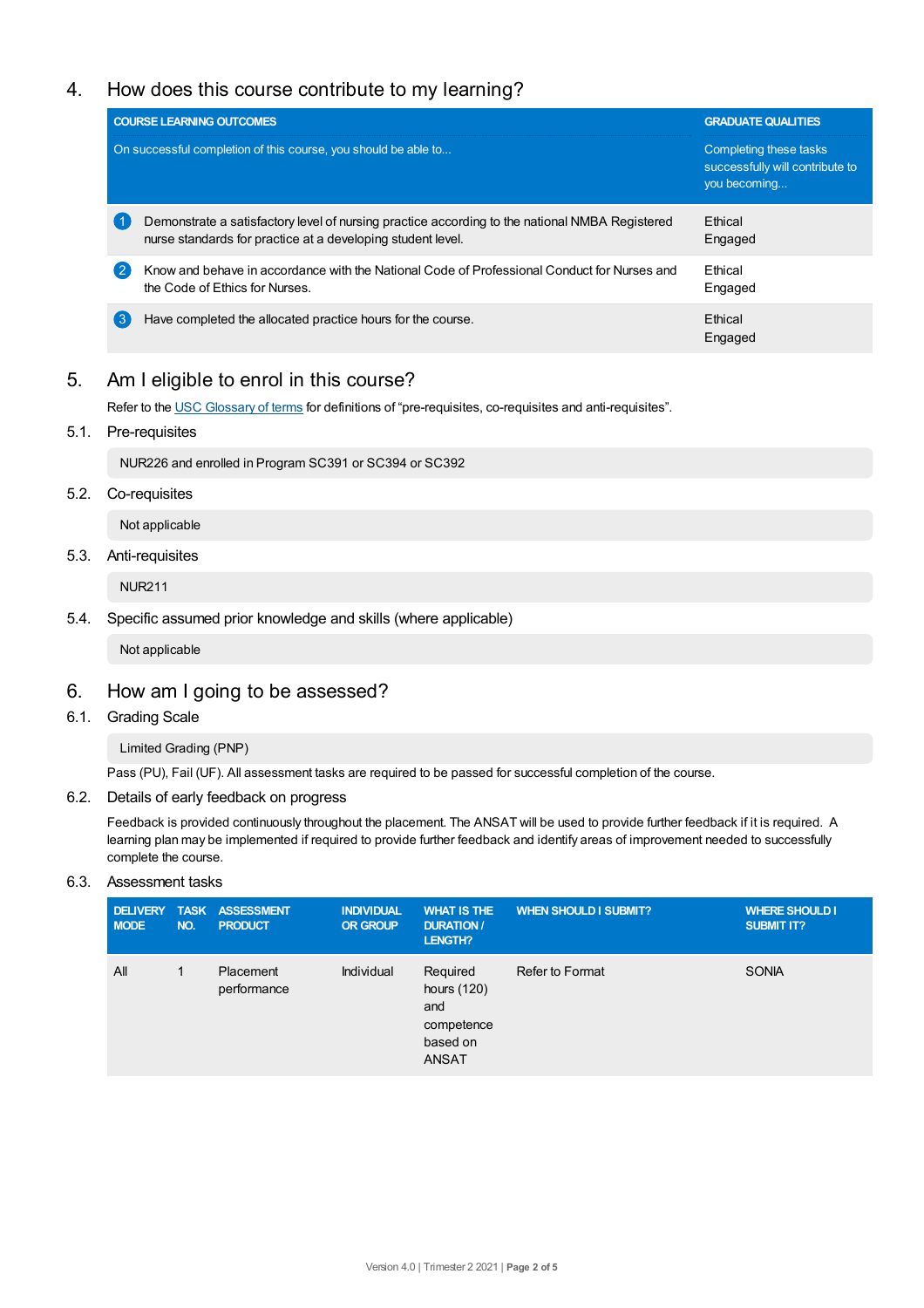#### **All - Assessment Task 1:** Assessment of clinical practice

| <b>GOAL:</b>     | The purpose of this assessment is for you to demonstrate completion of your allocated placement at a developing student<br>level and meeting competency at a satisfactory standard based on the NMBA Registered Nurse Standards for Practice.<br>As measured using the Australian Nursing Standards Assessment Tool (ANSAT).                                                                                                                                                                                                                                                                                                                                                                                                                                                                                                                                                                                                                                                                                                                                                                                                                                                                                                                                                                                                                                                                                                                                                                                                                                                                                                                                                                                                                                                                                    |                                     |  |  |  |  |
|------------------|-----------------------------------------------------------------------------------------------------------------------------------------------------------------------------------------------------------------------------------------------------------------------------------------------------------------------------------------------------------------------------------------------------------------------------------------------------------------------------------------------------------------------------------------------------------------------------------------------------------------------------------------------------------------------------------------------------------------------------------------------------------------------------------------------------------------------------------------------------------------------------------------------------------------------------------------------------------------------------------------------------------------------------------------------------------------------------------------------------------------------------------------------------------------------------------------------------------------------------------------------------------------------------------------------------------------------------------------------------------------------------------------------------------------------------------------------------------------------------------------------------------------------------------------------------------------------------------------------------------------------------------------------------------------------------------------------------------------------------------------------------------------------------------------------------------------|-------------------------------------|--|--|--|--|
| <b>PRODUCT:</b>  | Placement performance                                                                                                                                                                                                                                                                                                                                                                                                                                                                                                                                                                                                                                                                                                                                                                                                                                                                                                                                                                                                                                                                                                                                                                                                                                                                                                                                                                                                                                                                                                                                                                                                                                                                                                                                                                                           |                                     |  |  |  |  |
| <b>FORMAT:</b>   | SUBMIT: Midway and at completion of placement                                                                                                                                                                                                                                                                                                                                                                                                                                                                                                                                                                                                                                                                                                                                                                                                                                                                                                                                                                                                                                                                                                                                                                                                                                                                                                                                                                                                                                                                                                                                                                                                                                                                                                                                                                   |                                     |  |  |  |  |
|                  | You will have a progressive assessment of practice which provides you with the opportunity to work with your facilitator to<br>reflect on your practice during the initial period of the placement, review your progress against the criteria using the<br>Australian Nursing Standards Assessment Tool (ANSAT), and develop a plan to support your successful completion of this<br>work integrated learning experience. The course coordinator will review the completed progressive ANSAT tool. Please<br>note: You will also receive ongoing feedback throughout your placement as a formative and developmental process. If you<br>are not meeting satisfactory Standards for Practice at any point, learning processes will be implemented to guide and<br>support you to satisfactorily meet each standard. Unsatisfactory behaviours which put patient/client safety at risk or<br>practices that do not adhere with the NMBA Code of Conduct for nurses and/or ICN Code of Ethics may result in removal<br>from placement at any time during the clinical placement and failure of the course. If a learning plan is required during your<br>placement you must meet all the requirements and standards for practice at a satisfactory level to proceed to a final<br>assessment.<br>Finalisation of assessment: The clinical facilitator/preceptor will use the ANSAT to finalise the assessment. You need to<br>complete all the required hours and meet a satisfactory level of achievement in all standards for practice. The summative<br>ANSAT will be submitted to the course coordinator for final judgement. Ultimate accountability for assessing students in<br>relation to clinical practice (WIL) resides with the course coordinator and results and course grades are finalised through |                                     |  |  |  |  |
| <b>CRITERIA:</b> | No.                                                                                                                                                                                                                                                                                                                                                                                                                                                                                                                                                                                                                                                                                                                                                                                                                                                                                                                                                                                                                                                                                                                                                                                                                                                                                                                                                                                                                                                                                                                                                                                                                                                                                                                                                                                                             | <b>Learning Outcome</b><br>assessed |  |  |  |  |
|                  | 1<br>Practice behaviours as measured against NMBA Registered Nurse Standards for<br>Practice and as detailed in the ANSAT                                                                                                                                                                                                                                                                                                                                                                                                                                                                                                                                                                                                                                                                                                                                                                                                                                                                                                                                                                                                                                                                                                                                                                                                                                                                                                                                                                                                                                                                                                                                                                                                                                                                                       | $\left( 1\right)$                   |  |  |  |  |
|                  | 2<br>Evidence of adherence to Code of Professional Conduct and Code of Ethics criteria and<br>standards                                                                                                                                                                                                                                                                                                                                                                                                                                                                                                                                                                                                                                                                                                                                                                                                                                                                                                                                                                                                                                                                                                                                                                                                                                                                                                                                                                                                                                                                                                                                                                                                                                                                                                         | 2                                   |  |  |  |  |
|                  | 3<br>Completion of allocated practice hours for this course (120).                                                                                                                                                                                                                                                                                                                                                                                                                                                                                                                                                                                                                                                                                                                                                                                                                                                                                                                                                                                                                                                                                                                                                                                                                                                                                                                                                                                                                                                                                                                                                                                                                                                                                                                                              | $\left( 3\right)$                   |  |  |  |  |
|                  |                                                                                                                                                                                                                                                                                                                                                                                                                                                                                                                                                                                                                                                                                                                                                                                                                                                                                                                                                                                                                                                                                                                                                                                                                                                                                                                                                                                                                                                                                                                                                                                                                                                                                                                                                                                                                 |                                     |  |  |  |  |

## 7. Directed study hours

A 12-unit course will have total of 150 learning hours which will include directed study hours (including online if required), self-directed learning and completion of assessable tasks. Directed study hours may vary by location. Student workload is calculated at 12.5 learning hours per one unit.

## 8. What resources do I need to undertake this course?

Please note: Course information, including specific information of recommended readings, learning activities, resources, weekly readings, etc. are available on the course Blackboard site– Please log in as soon as possible.

## 8.1. Prescribed text(s) or course reader

There are no required/recommended resources for this course.

## 8.2. Specific requirements

Please familiarise yourself with the Clinical Placement Fact Sheets available through the link in your blackboard site. It contains all the information and procedures which guide the conduct of your work integrated learning experience in this course.

Please note your Summative ANSAT tool will not be finalised until you have completed the allocated hours for this course. If you are unable to attend any hours you will be required to complete these. Your grade for the course will not be finalised until all requirements are satisfactorily completed.

You are required to wear the USC nursing/midwifery student uniform to clinical placement. You may need to travel to placement and you will need to cover these costs.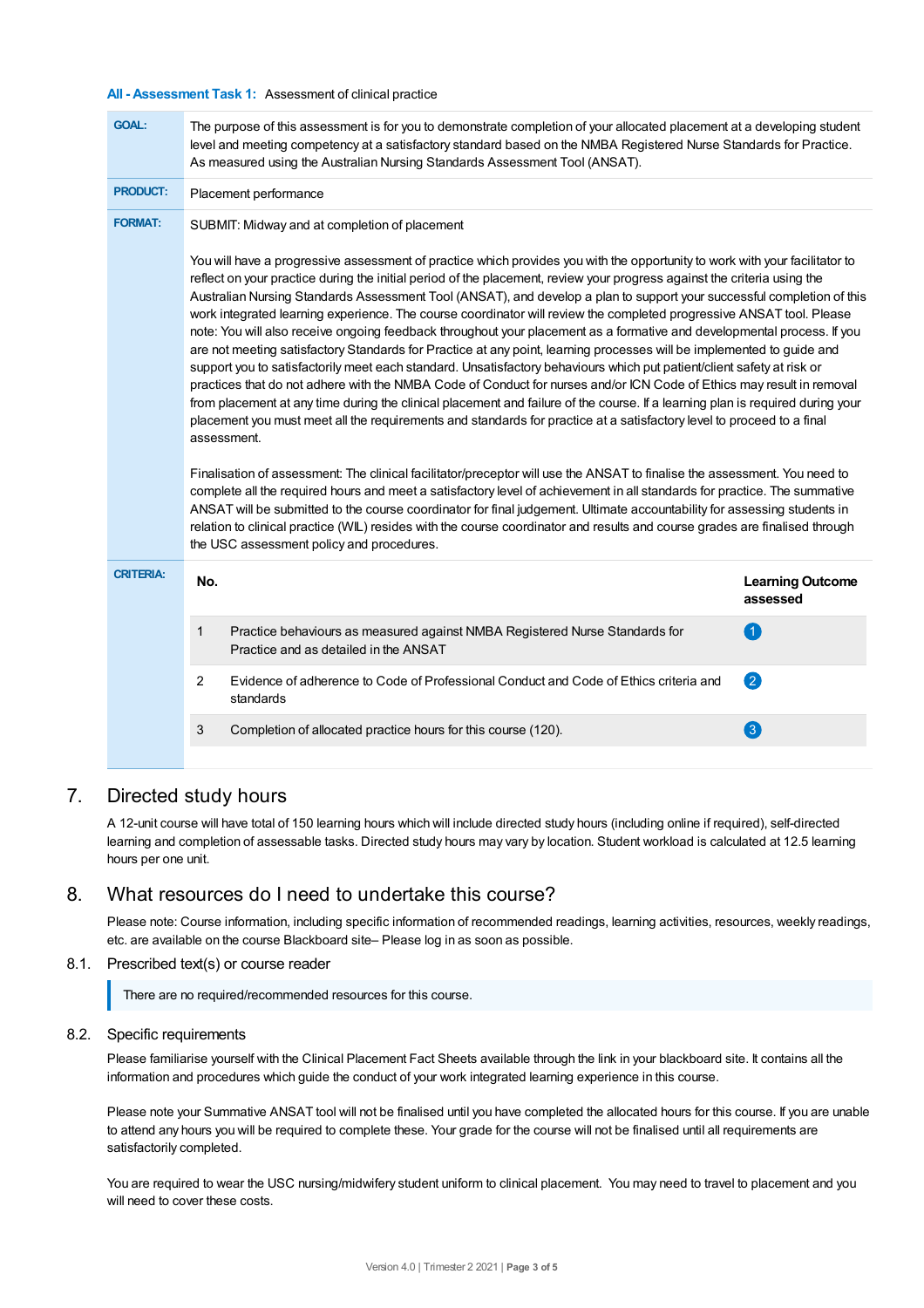# 9. How are risks managed in this course?

Risk assessments have been performed for all field activities and low to moderate levels of health and safety risk exists. Moderate risks may include working in an Australian bush setting, working with people, working outside normal office hours for example. It is your responsibility to review course material, search online, discuss with lecturers and peers and understand the health and safety risks associated with your specific course of study and to familiarise yourself with the University's general health and safety principles by reviewing the online [induction](https://online.usc.edu.au/webapps/blackboard/content/listContentEditable.jsp?content_id=_632657_1&course_id=_14432_1) training for students, and following the instructions of the University staff.

# 10. What administrative information is relevant to this course?

## 10.1. Assessment: Academic Integrity

Academic integrity is the ethical standard of university participation. It ensures that students graduate as a result of proving they are competent in their discipline. This is integral in maintaining the value of academic qualifications. Each industry has expectations and standards of the skills and knowledge within that discipline and these are reflected in assessment.

Academic integrity means that you do not engage in any activity that is considered to be academic fraud; including plagiarism, collusion or outsourcing any part of any assessment item to any other person. You are expected to be honest and ethical by completing all work yourself and indicating in your work which ideas and information were developed by you and which were taken from others. You cannot provide your assessment work to others.You are also expected to provide evidence of wide and critical reading, usually by using appropriate academic references.

In order to minimise incidents of academic fraud, this course may require that some of its assessment tasks, when submitted to Blackboard, are electronically checked through SafeAssign. This software allows for text comparisons to be made between your submitted assessment item and all other work that SafeAssign has access to.

## 10.2. Assessment: Additional Requirements

If you receive an unsatisfactory result for the summative ANSAT you will not be eligible for supplementary assessment and will receive a fail grade for the course.

## Limited Graded Course:

This course will be graded as Pass in a Limited Grade Course (PU) or Fail in a Limited Grade Course (UF) as per clause 4.1.3 and 4.1.4 of the Grades and Grade Point Average (GPA) - Institutional Operating Policy of the USC.

In a course eligible to use Limited Grades, all assessment items in that course are marked on a Pass/Fail basis and all assessment tasks are required to be passed for a student to successfully complete the course. Supplementary assessment is not available in courses using Limited Grades.

## 10.3. Assessment: Submission penalties

You must contact your Course Coordinator and provide the required documentation if you require an extension or alternate assessment.

## 10.4. Study help

For help with course-specific advice, for example what information to include in your assessment, you should first contact your tutor, then your course coordinator, if needed.

If you require additional assistance, the Learning Advisers are trained professionals who are ready to help you develop a wide range of academic skills. Visit the Learning [Advisers](https://www.usc.edu.au/current-students/student-support/academic-and-study-support/learning-advisers) web page for more information, or contact Student Central for further assistance: +61 7 5430 2890 or [studentcentral@usc.edu.au](mailto:studentcentral@usc.edu.au).

## 10.5. Wellbeing Services

Student Wellbeing provide free and confidential counselling on a wide range of personal, academic, social and psychological matters, to foster positive mental health and wellbeing for your academic success.

To book a confidential appointment go to [Student](https://studenthub.usc.edu.au/) Hub, email [studentwellbeing@usc.edu.au](mailto:studentwellbeing@usc.edu.au) or call 07 5430 1226.

## 10.6. AccessAbility Services

Ability Advisers ensure equal access to all aspects of university life. If your studies are affected by a disability, learning disorder mental health issue, , injury or illness, or you are a primary carer for someone with a disability or who is considered frail and aged, [AccessAbility](https://www.usc.edu.au/learn/student-support/accessability-services/documentation-requirements) Services can provide access to appropriate reasonable adjustments and practical advice about the support and facilities available to you throughout the University.

To book a confidential appointment go to [Student](https://studenthub.usc.edu.au/) Hub, email [AccessAbility@usc.edu.au](mailto:AccessAbility@usc.edu.au) or call 07 5430 2890.